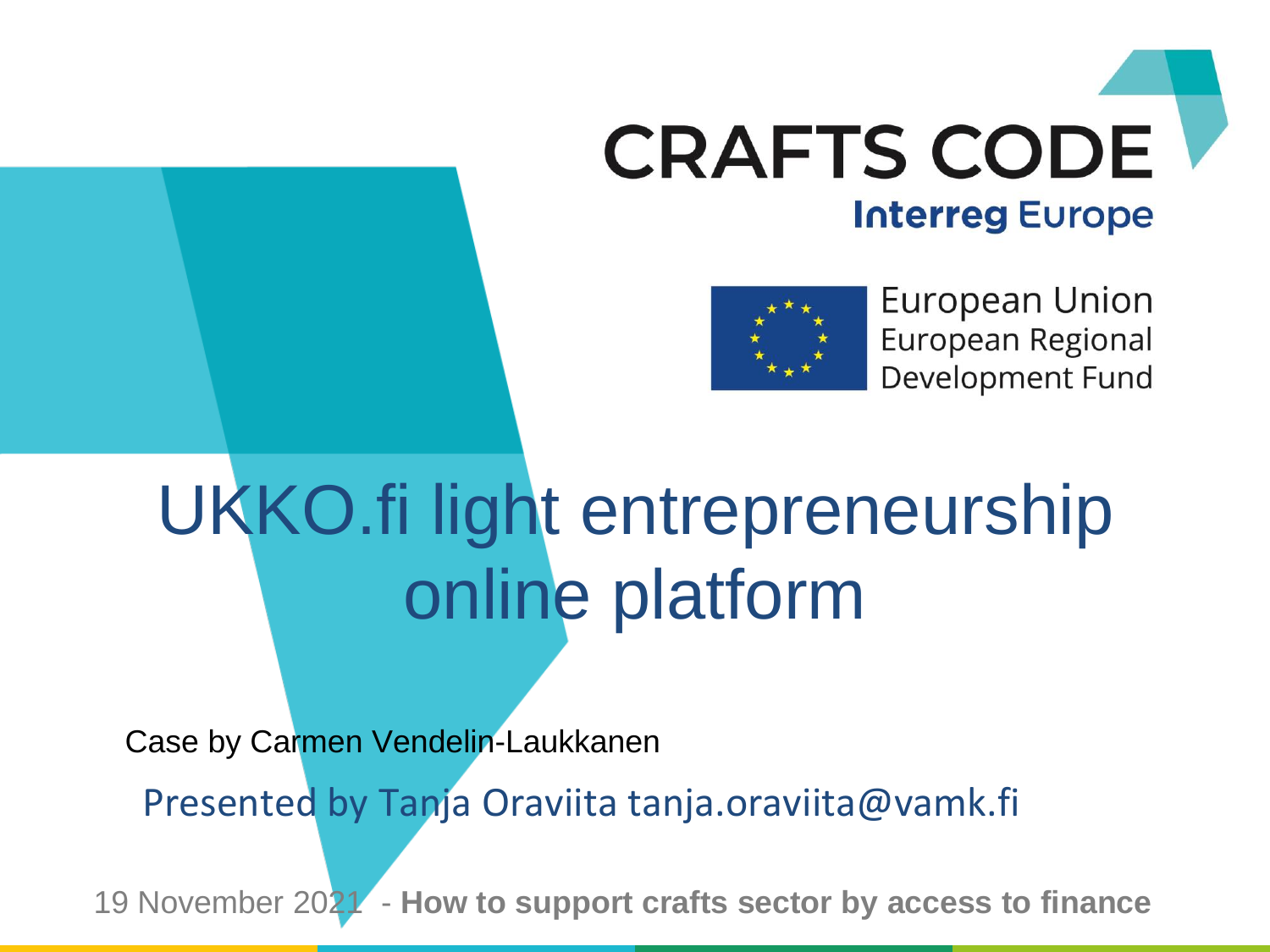#### Light Entrepreneurship

UKKO.ft

 $\leq$ 





**UKKO.fi's light entrepreneurship service (UKKO Kevytyrittäjyys) takes care of all paperwork and red tape (invoicing, taxes, insurance, etc.)**

UKKO Kevytyrittäjyys UKKO Kevytyrittäjyys **UKKO Kevytynica Single aloittaa**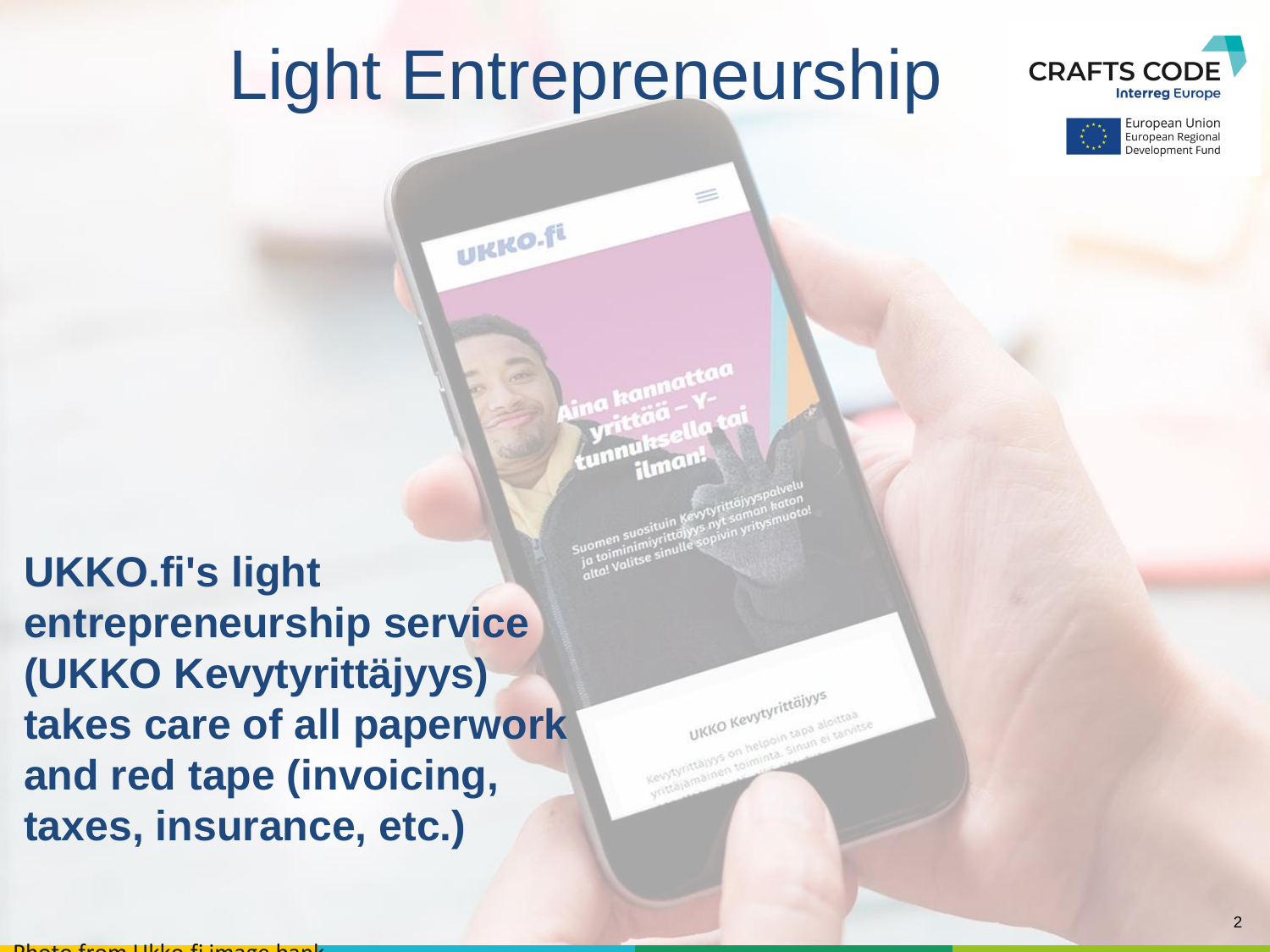#### Issue this practice addresses:





- Most craftspeople in Finland have a main job and craft is a side-job, vocation and passion.
- Some continue towards full entrepreneurship in arts and crafts. Funding can be a challenge in such a low-income and low-ROI sector where it is also a challenge to build clientele.
- In addition, craftspeople may want to first trial full-time entrepreneurship and practice without taking the full risks of entrepreneurship.
- UKKO.fi provides one solution to this issue.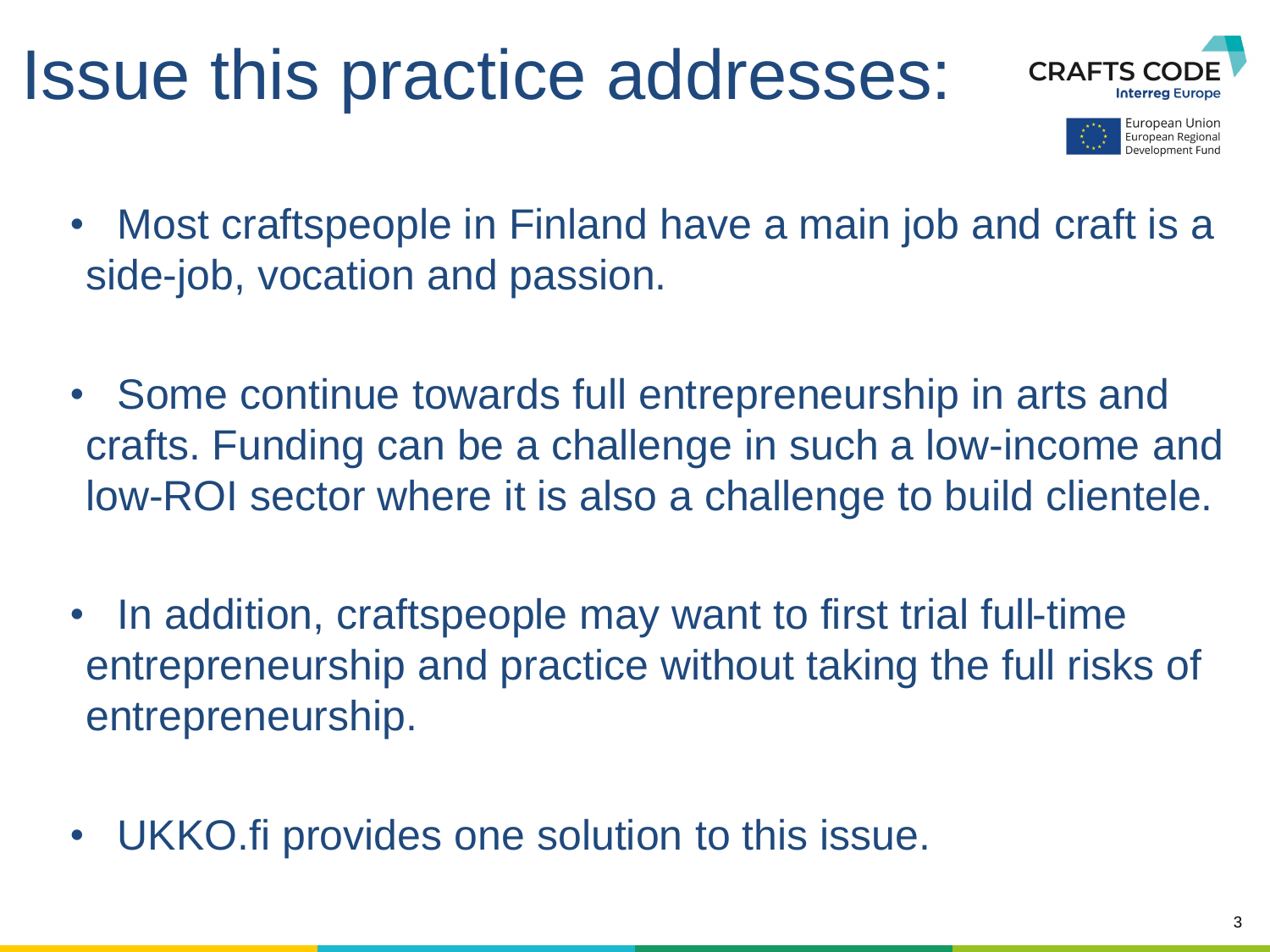# Light entrepreneurs:





- do not need their own business or business ID
- can test business ideas with low risk
- can bill for work done and get paid by the job
- can work part-time or gig-like

Billing, collections, insurance, prepayments, VAT and other paperwork and red tape are all handled by UKKO.fi for the light entrepreneur.

You do not need start-up capital to start light entrepreneurship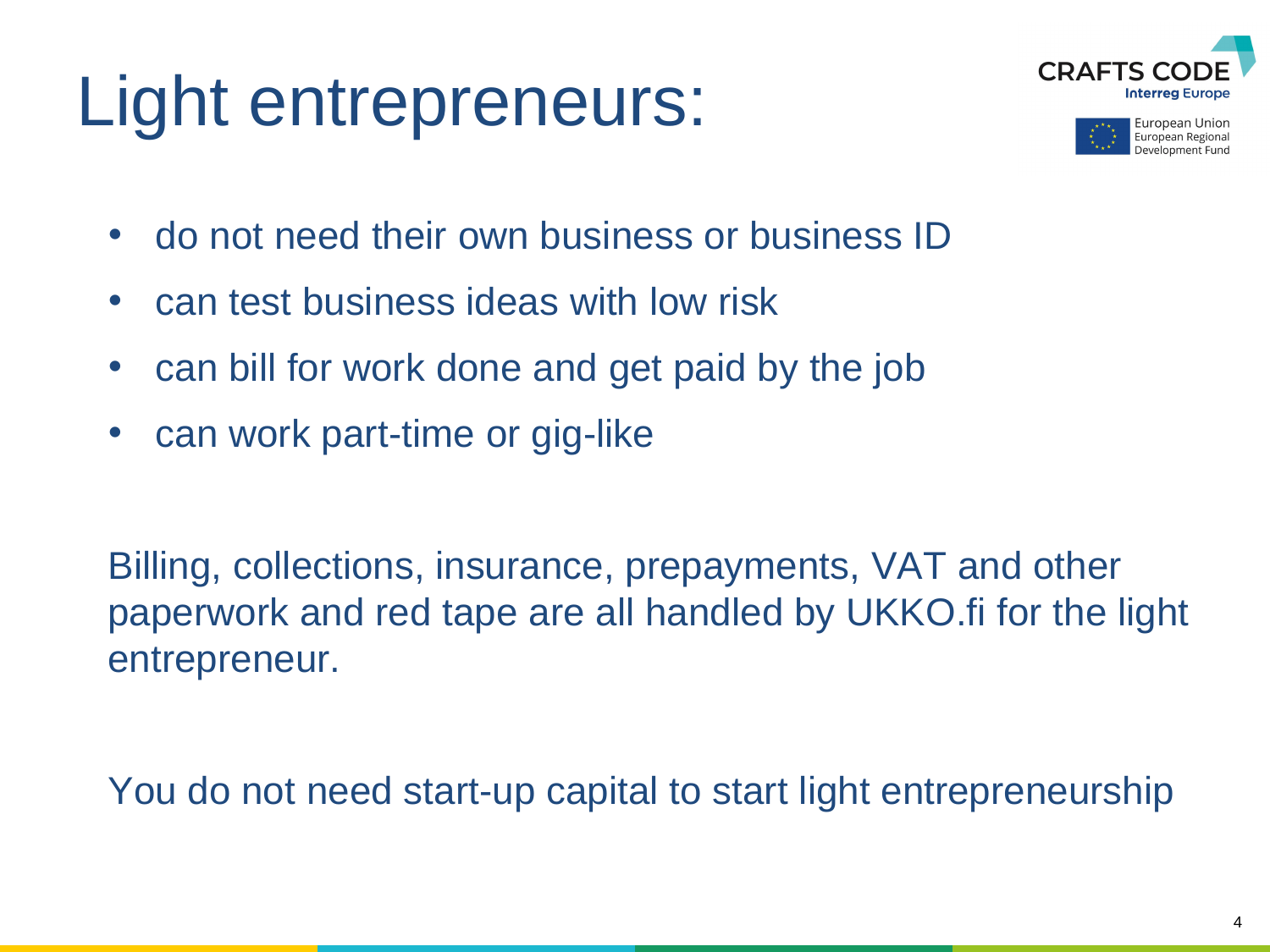

#### Benefit to the craft sector:

This practice can benefit crafts people who may only sell handicrafts as a side job and who do not want and/or may not find it profitable--to put the time, energy and money into establishing a company.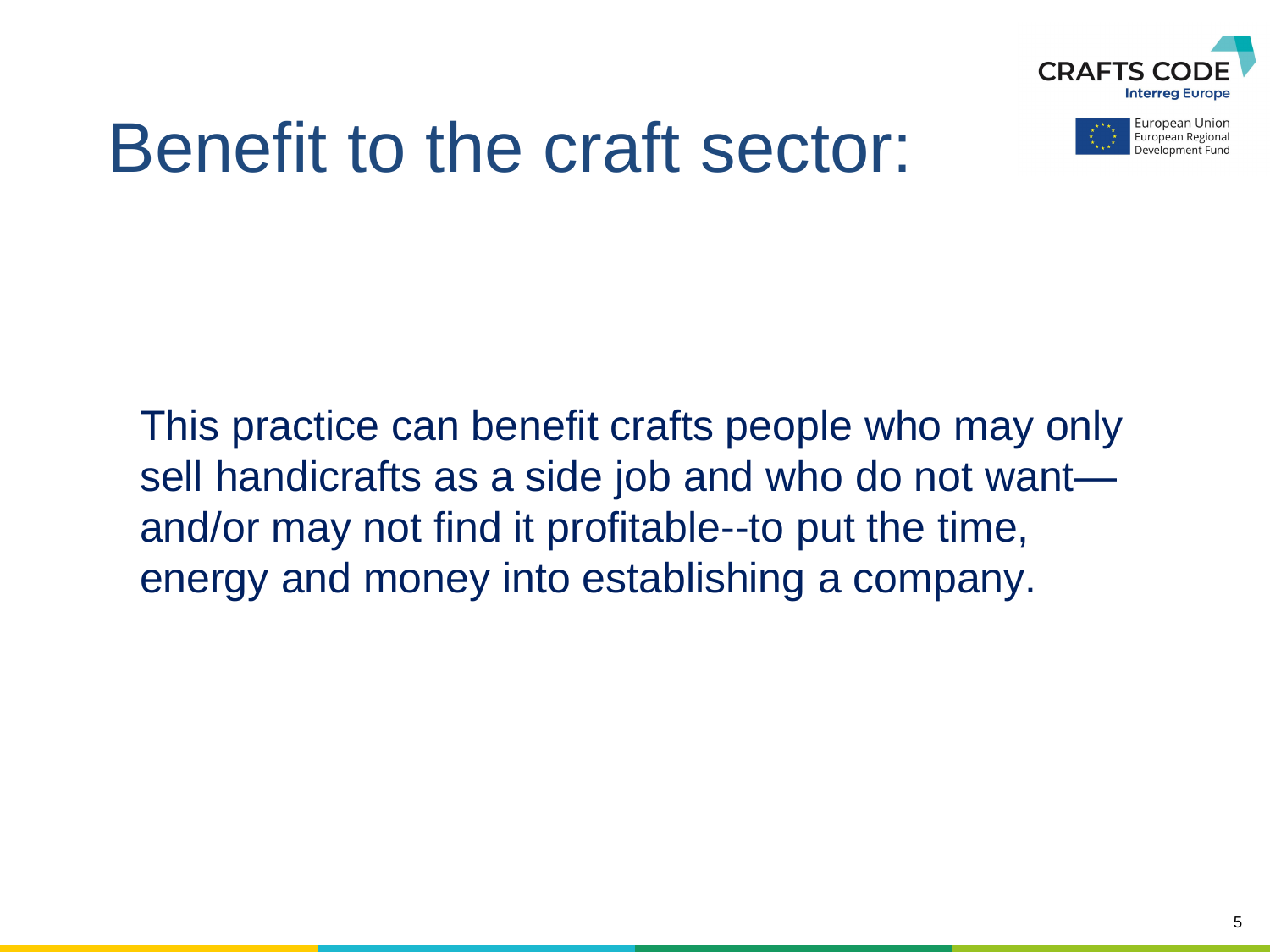#### Accessible online

Because the services are available online, a craftsperson can access this practice no matter where they live or how remote or rural.

икко. н

**CRAFTS CO** 

**Interreg Europe** European Union European Regional Development Fund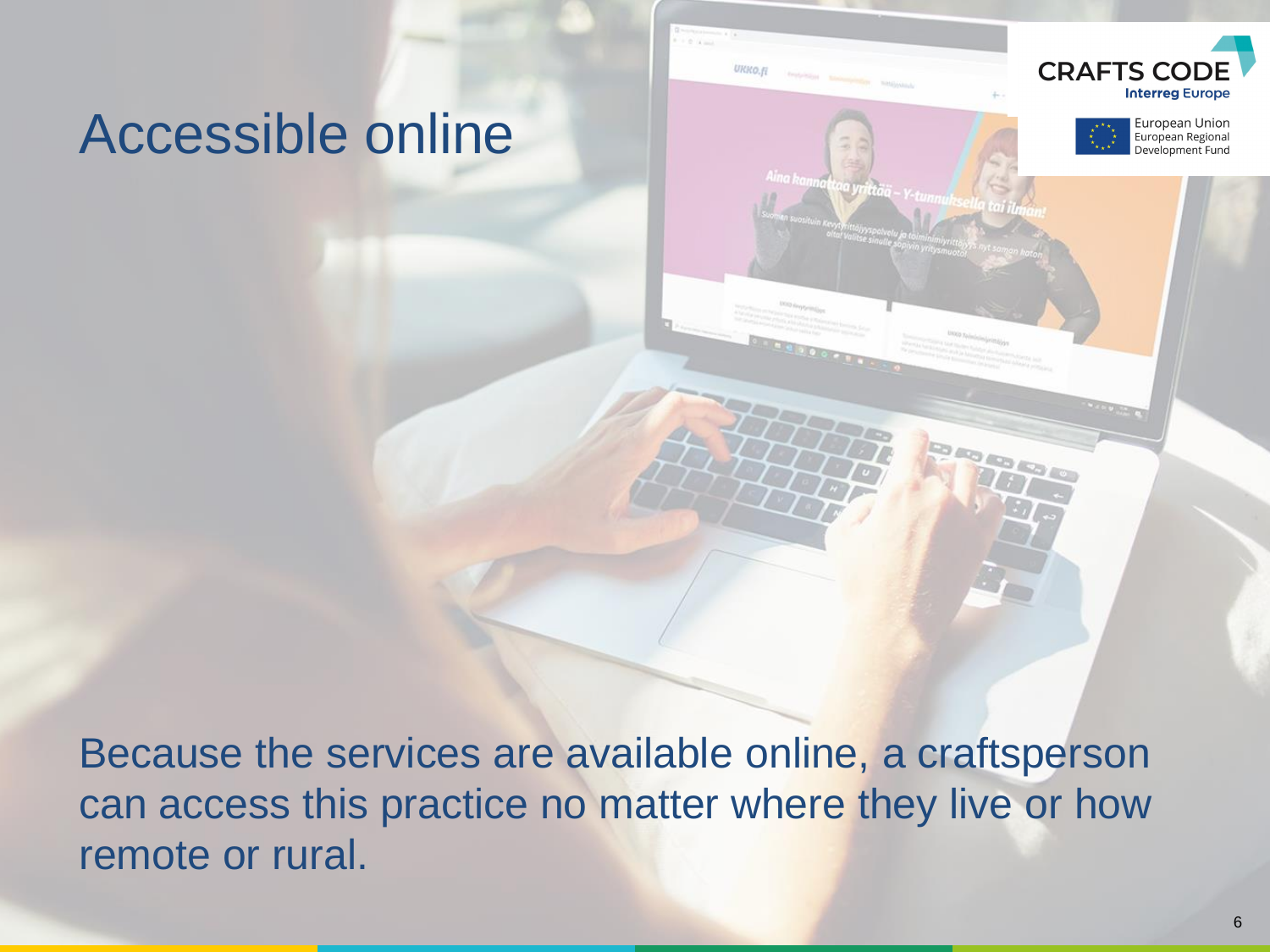# Why did it all get started?





According to the founders: "Olli, Marko, Ukko and Antti were tired of how difficult it was to buy freelancers' work. We had a problem, and together we tried to solve it." https://www.ukko.fi/yrittajyyskoulu/aina-kannattaa-yrittaa/

\*"Ukko" is the Finnish god of thunder.  $\odot$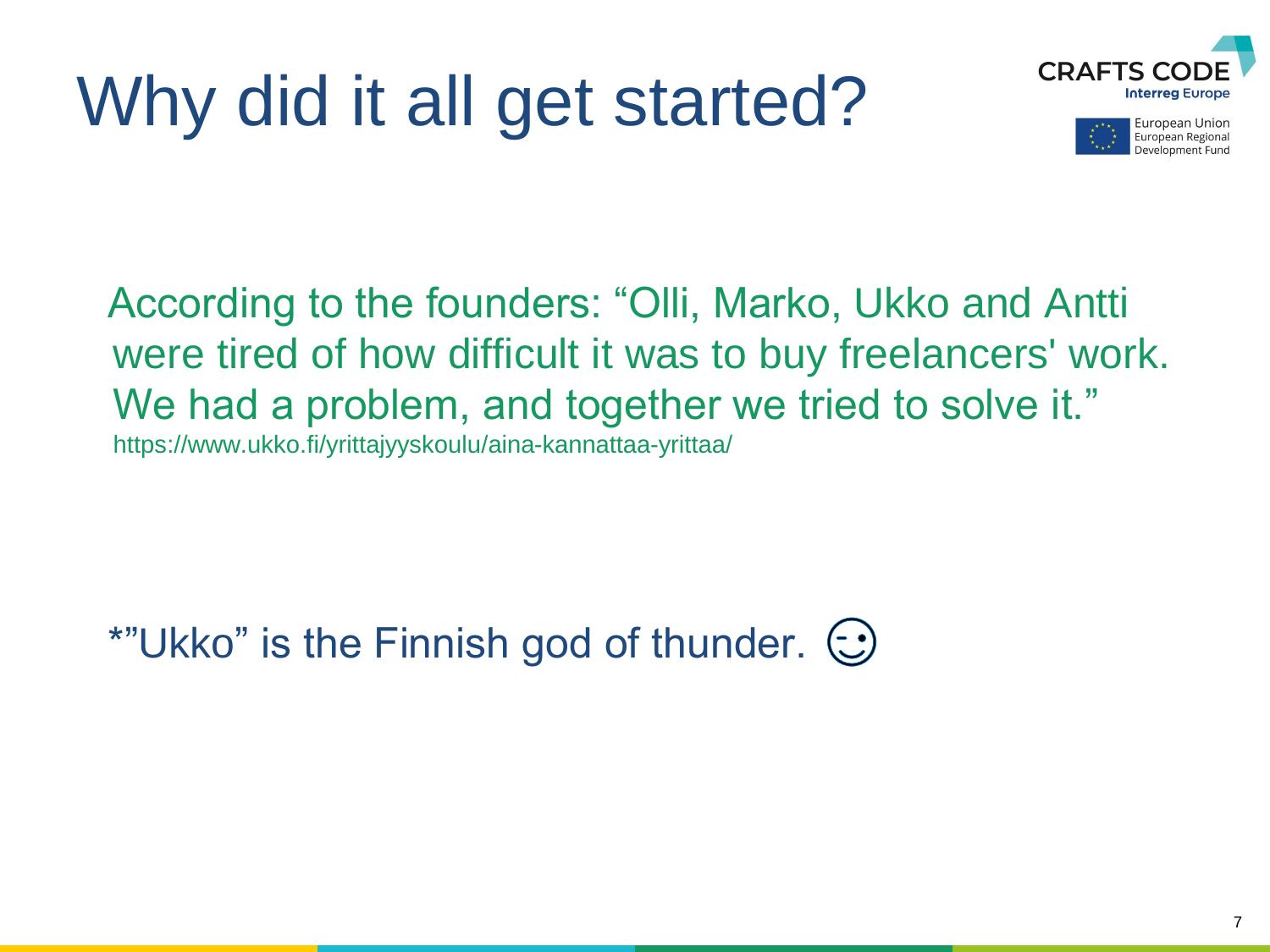



#### Challenges:

UKKO.fi's founders went through many ideas before landing on the model for UKKO.fi.

They value trial and error and want to provide the opportunity for individuals to try out business ideas through light entrepreneurship.

This is ideal for craftspeople who may be testing the market with their goods.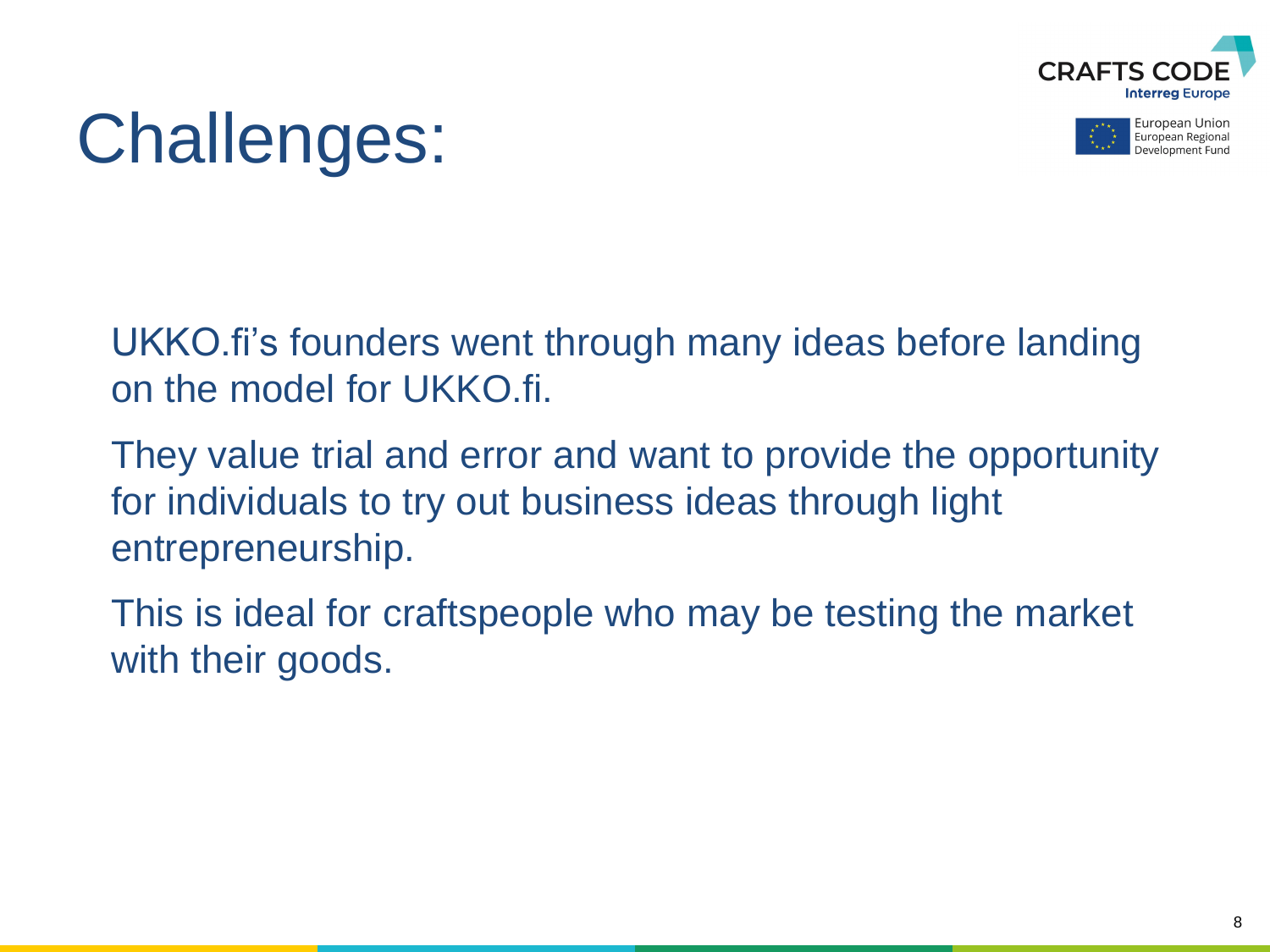#### Evidence of Success:





- Founded in 2012; Market leader since 2016
- Net sales exceeded EUR 100 in 2019
- Over 100,000 users in 2020
- Recognition/awareness level 67% in 2021
- In 2012-2021, UKKO.fi users paid a total of EUR 115 million in taxes, executed more than 500,000 orders and paid a total of EUR 377 million in fees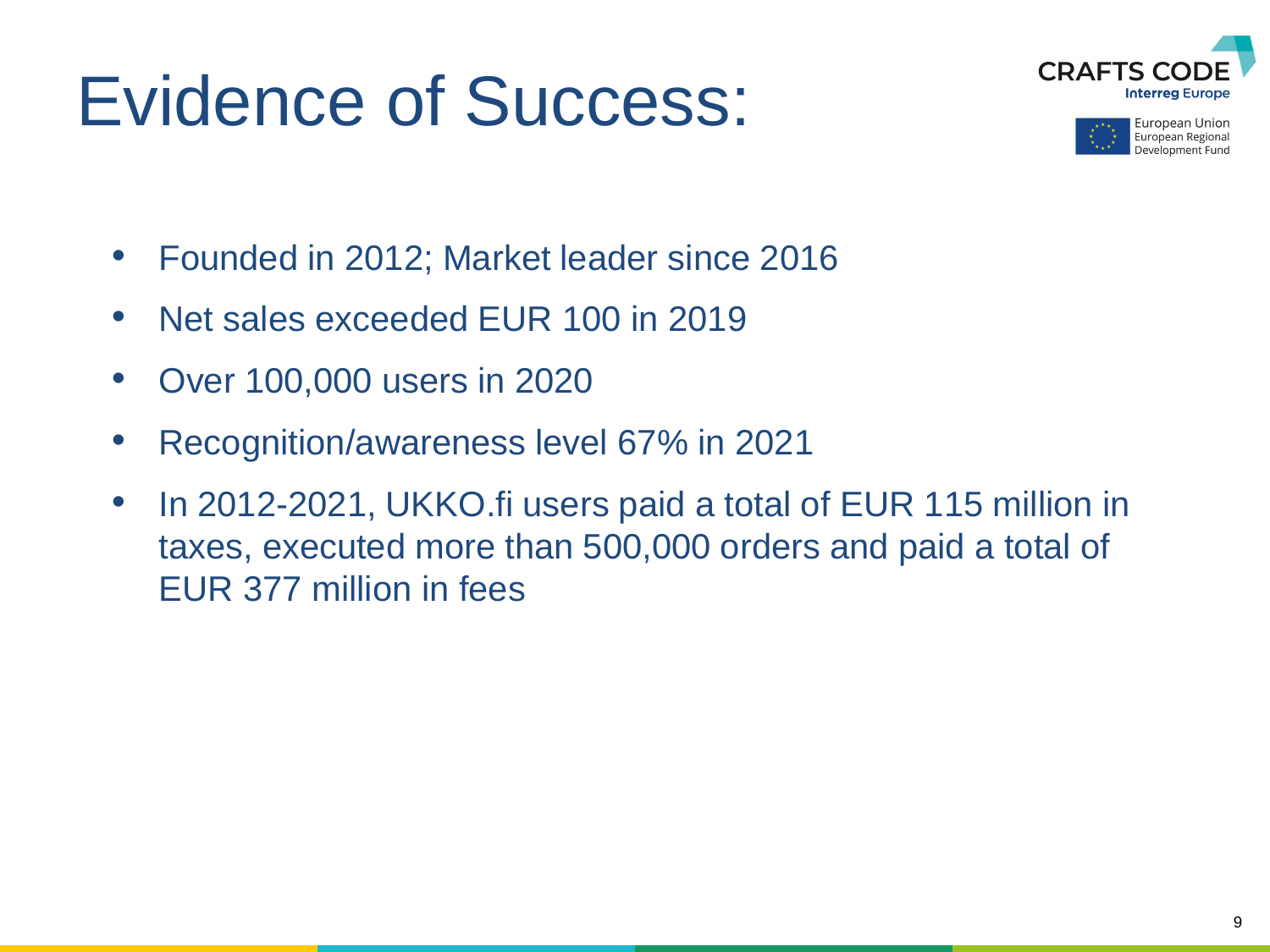

European Union European Regional Development Fund



- In 2020, UKKO.fi's net sales were approximately EUR 95 million
- 81 staff in September 2021 (70 in Finland); up from 65 in 2020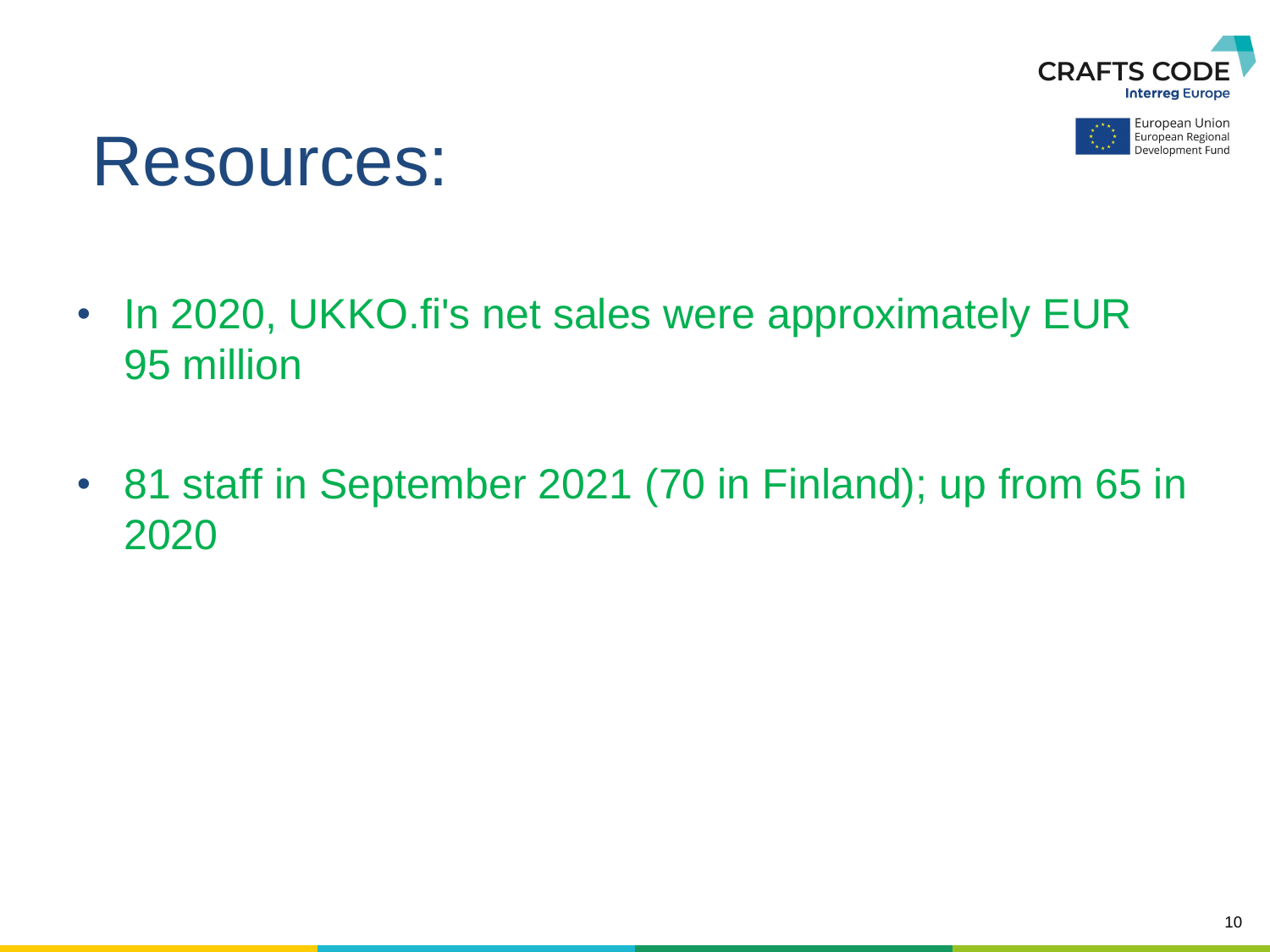



#### Stakeholders and beneficiaries:

- Over 100,00 users of UKKO.fi services
- UKKO.fi company and staff
- Customers of UKKO.fi users
- Financial institutions
- Insurance agencies
- Tax agency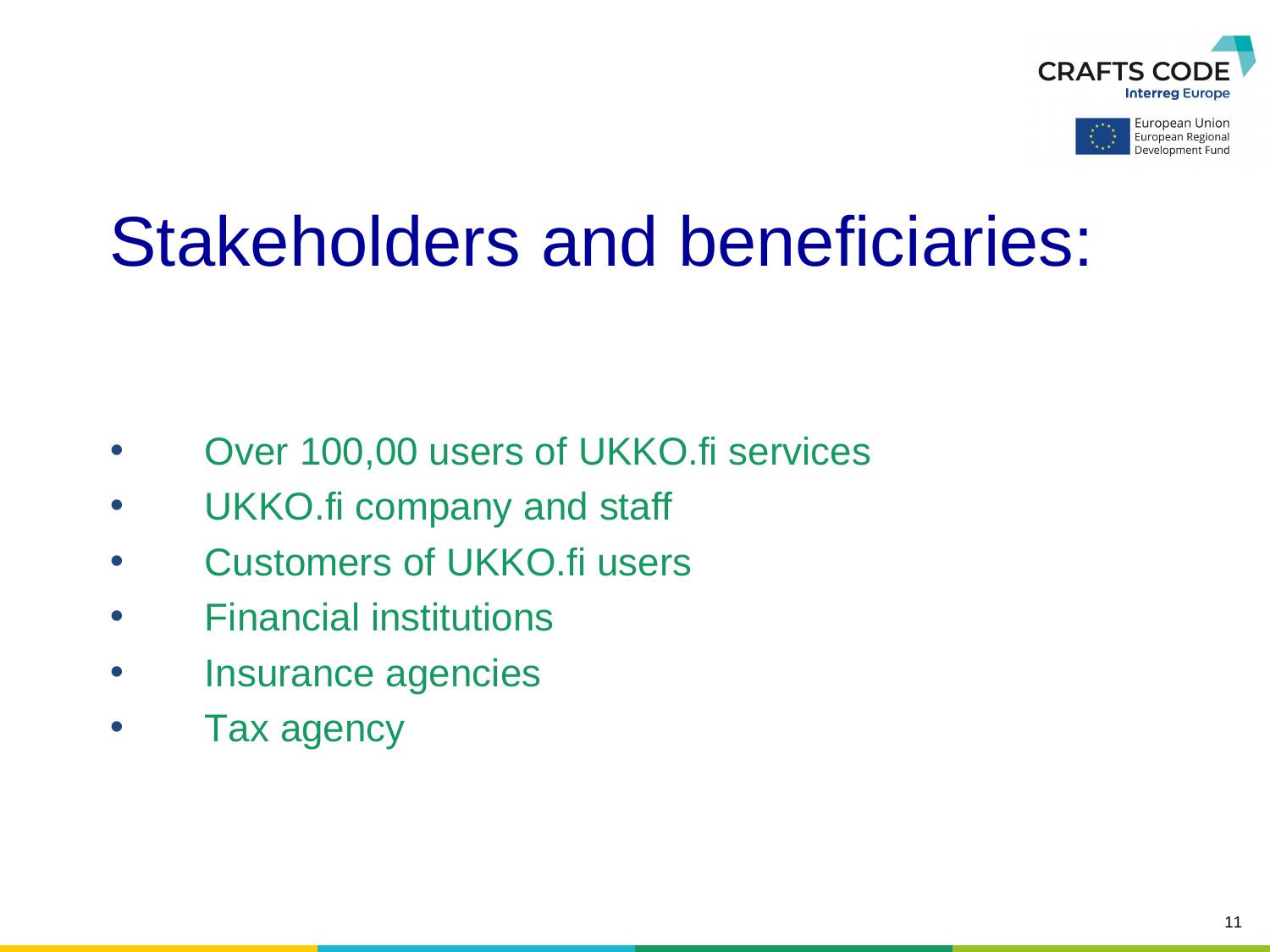# Transferability of the practice:





- Supports individuals who do not want to set up a business license for themselves: A similar service would need to have expertise in the business and taxation laws and accounting practices of its country.
- Provides an easy, nimble way for people to begin working for themselves without support staff or the burden of doing all of their own accounting.
- Can dramatically increase the numbers of people willing to take a risk and try something new; also helps alleviate unemployment.
- Similar services could benefit craftspeople in other countries.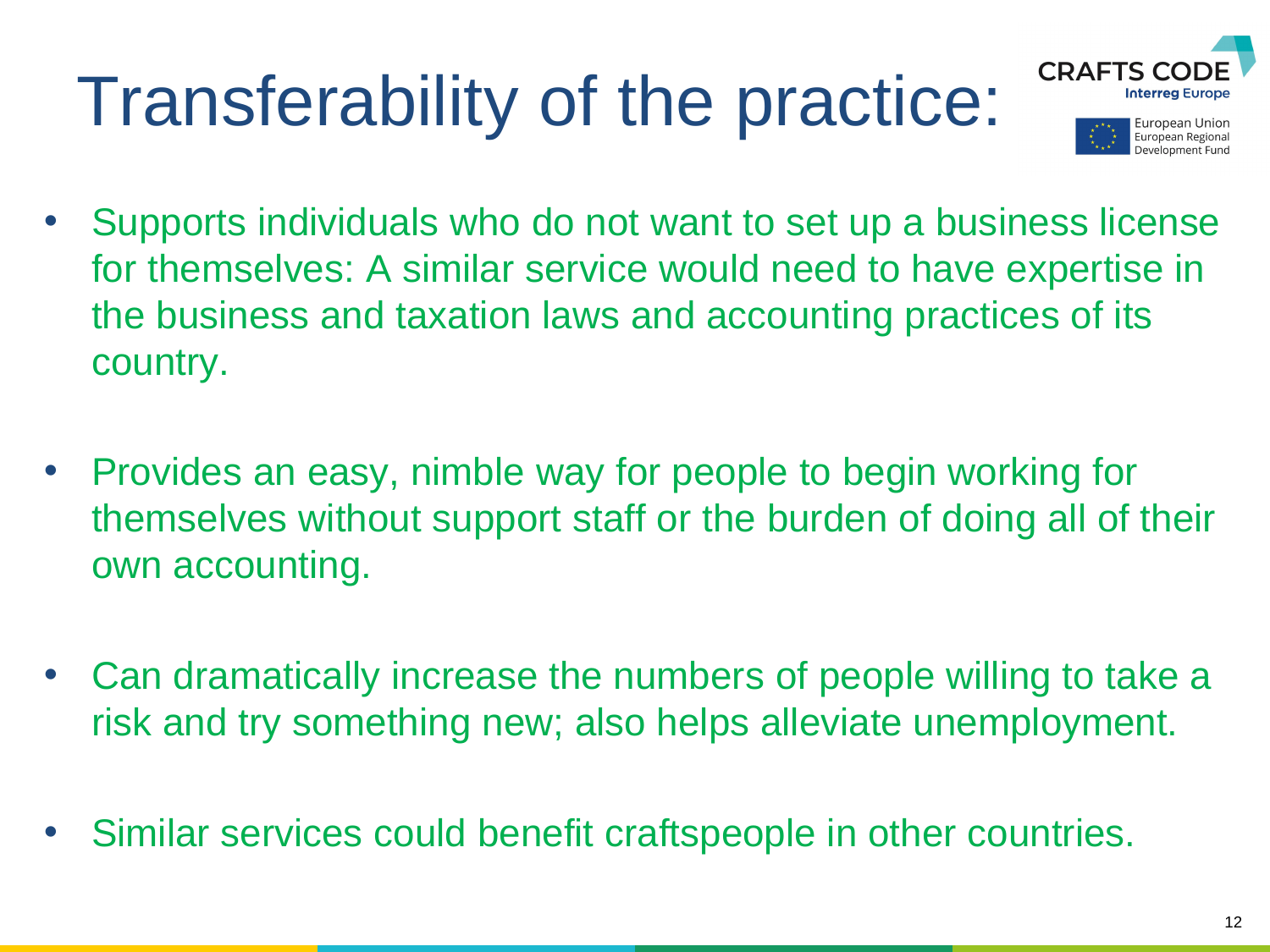Office wall at Ukko.fi: "Do what you love"





Ukko.fi office, image bank https://www.ukko.fi/ukko-yhtiona/medialle/kuvapankki/